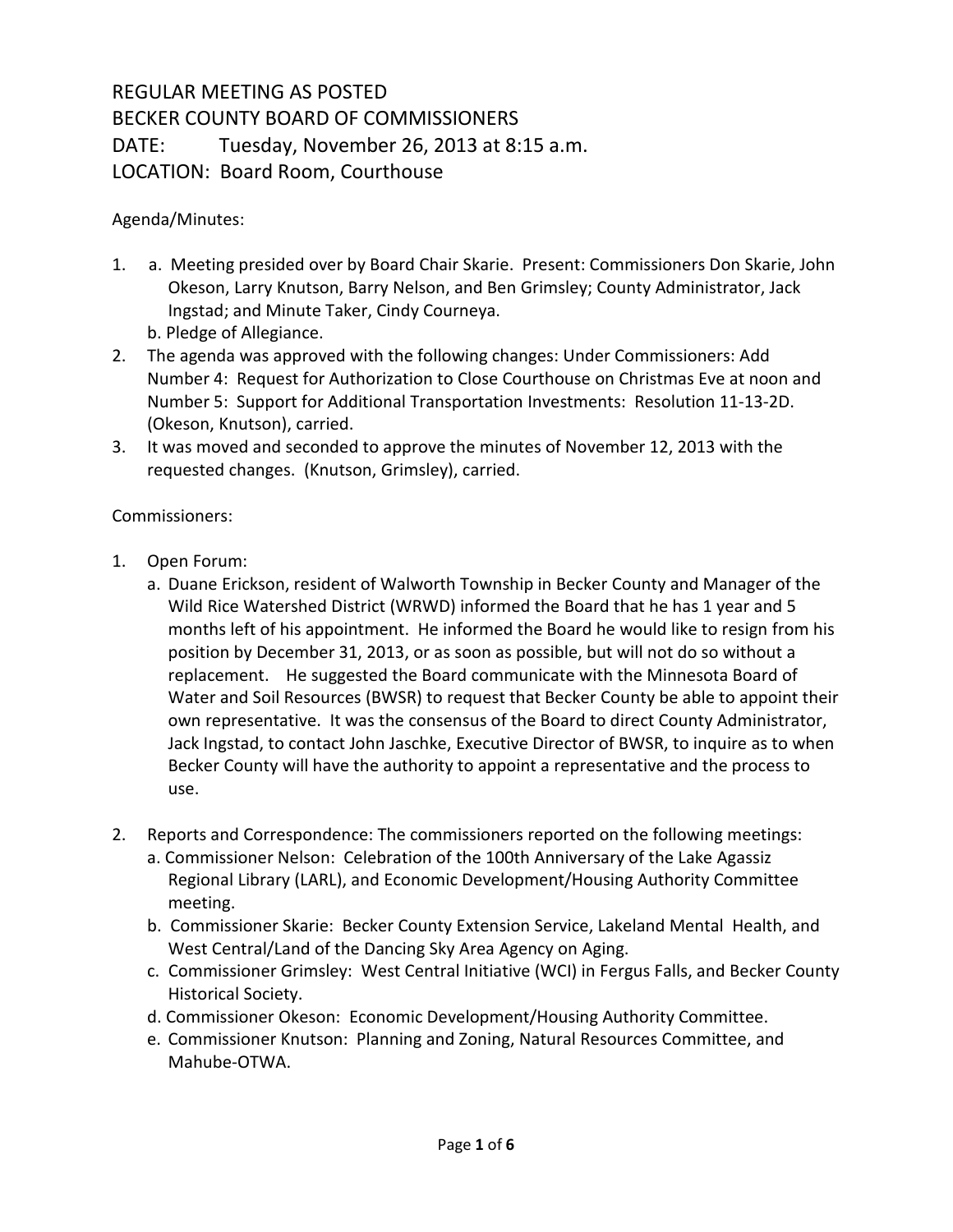- 3. Appointments
	- a. It was moved and seconded to re-appoint Ellis Peterson as a Manager of the Cormorant Lakes Watershed District, for a 3-year term, effective January 1, 2014. (Nelson, Knutson), carried.
	- b. Commissioner Okeson noted that there will be upcoming appointments needed for the Economic Development Authority and Senior Council on Aging.
- 4. It was moved and seconded to approve closing the Courthouse at noon on December 24, 2013, with employees using vacation, comp or furlough time, or if choose to work may do so, however, this is not a paid holiday. (Knutson, Nelson), carried.
- 5. It was moved and seconded to approve Resolution 11-13-2D, to support and urge the 2014 MN State Legislature to pass and the Governor to sign a bill that provides for a long range comprehensive transportation investment plan, as outlined in said resolution, and to add to the resolution that Becker County supports the Association of Minnesota Counties (AMC) funding formula. (Okeson, Nelson), carried.

Auditor-Treasurer: Ryan Tangen presented:

1. Licenses and Permits: There were none.

Finance Committee: Ryan Tangen presented:

- 1. It was moved and seconded to approve the regular claims, over-90 day claims, additional claims, and Auditor's Warrants as follows:
	- a. Over 90 Days:
		- i. G & R Controls in the amount of \$15,620.17 due to insurance claim.
		- ii. Tweeton Refrigeration in the amount of \$412.00 due to late billing.
	- b. Additional Claims:
		- i. Payment to Elan in the amount of \$12,570.28.
		- ii. Payment to Ben Grimsley in the amount \$988.94.
	- c. Auditor's Warrants:
		- i. 11/13/2013 in the amount of \$24,628.11
		- ii. 11/19/2013 in the amount of \$54,887.46
		- iii. 11/22/2013 in the amount of \$300.05
		- iv. 11/25/2013 in the amount of \$500.00

(Knutson, Nelson), carried.

- 2. It was moved and seconded to accept the Cash Comparison and Investment Summary for September 2013, as presented. (Grimsley, Okeson), carried.
- 3. It was noted that the preliminary 2014 budget is reflecting a decrease of \$83,235 or .45%. Further discussion of the budget is on the agenda for later in the meeting today.
- 4. It was moved and seconded to authorize additional Finance meetings be held on December  $10^{th}$  and  $30^{th}$ , 2013, to review and pay claims, with a summary of the claims provided to the Board.
- 5. A brief discussion was held in reference to the process of hiring temporary workers through agencies such as Kelly Services. It was the consensus of the Board that further discussion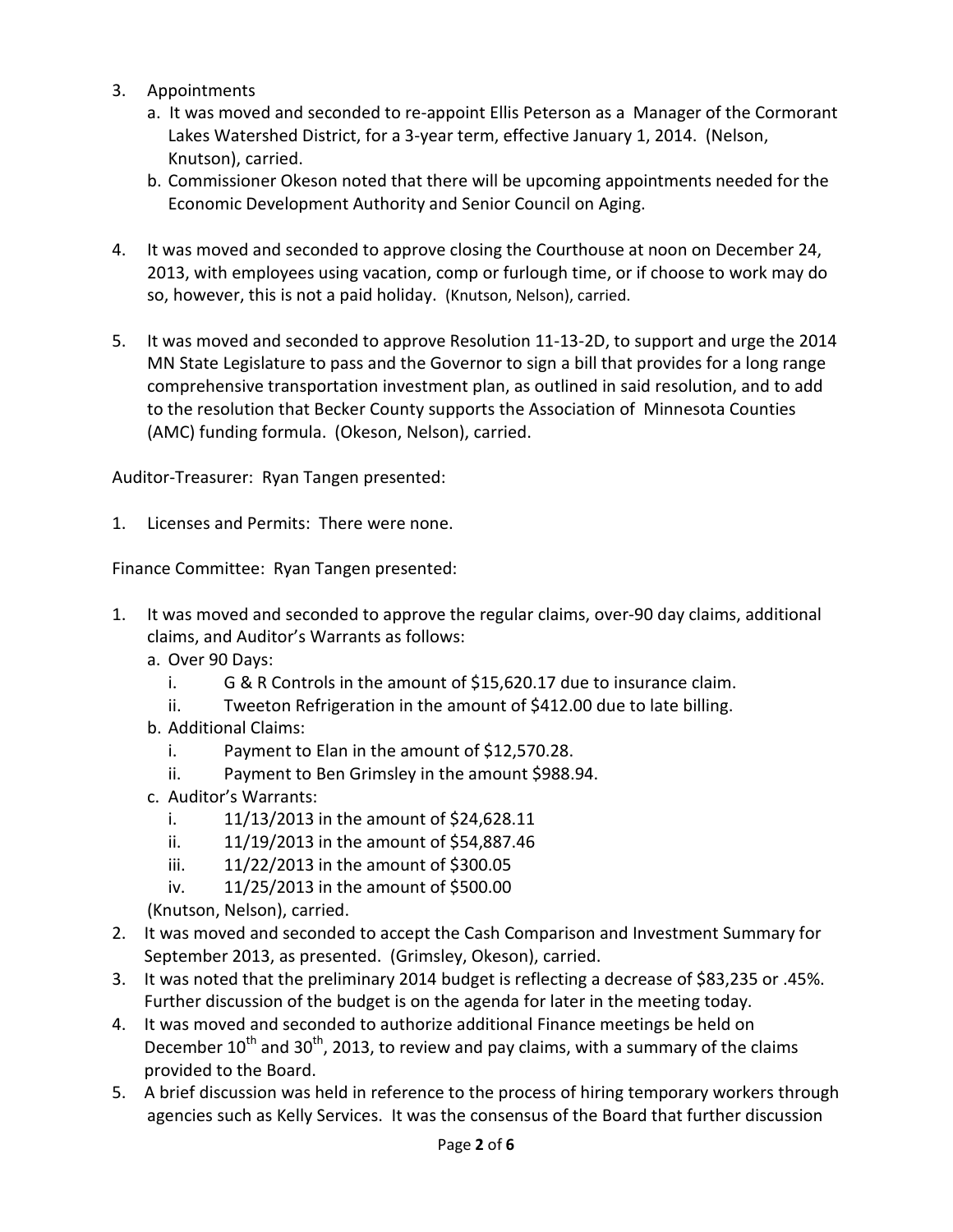on the process used to hire temporary workers be reviewed, with the understanding that currently the policy authorizes the County Administrator to approve these requests from the Department Heads on an individual basis.

Assessor: Steve Carlson presented:

- 1. It was moved and seconded to approve the three abatements, as presented:
	- a. PIN # 13.0157.000 in Green Valley Township in the amount of \$314.00 due to a fire that destroyed all buildings on May 14, 2013;
	- b. PIN #18.0154.000 in the City of Lake Park in the amount of \$718.00 due to a fire that destroyed the home on July 5, 2013;
	- c. PIN # 20.0603.000 in Maple Grove Township in the amount of \$60.00 due a fire that destroyed the home on July 17, 2013.

(Okeson, Grimsley), carried.

Sheriff: Sheriff Kelly Shannon presented:

1. It was moved and seconded to approve the out-of-state travel request for two office staff to attend the 2-day TAC.10 Software RMS University Training in Cedar Falls, Iowa on December 4-5, 2013, to include a cost of \$60.00 each for the class, hotel accommodations, meals, and mileage reimbursement. (Nelson, Knutson), carried.

Natural Resources Management: Marty Wiley presented:

1. It was moved and seconded to approve Resolution 11-13-2A, that the Board of Commissioners of Becker County agrees with the newly surveyed location and with moving forward with a Quit Claim Deed for Gov't. Lot 1, Section 30, Township 141, Range 37, less .38 acres for public access, and as outlined in said resolution. (Knutson, Nelson), carried.

Human Services: Nancy Nelson presented:

- 1. It was moved and seconded to approve to enter into a Purchase of Service Agreement and Mental Health Grant Allocation with Lakeland Mental Health Center, Inc., Fergus Falls, Minnesota, as presented, effective January 1, 2014 through December 31, 2014. (Grimsley, Knutson), carried.
- 2. It was moved and seconded to approve the Human Services Claims for Human Services, Community Health, and Transit. (Okeson, Grimsley), carried.
- 3. The Board requested that Ms. Nelson research a \$6,000 claim for a tub installation. She stated that the cost probably also includes labor and installation, but will research further.
- 4. Commissioner Nelson voiced his frustration with the information he received previously from Nancy Nelson in reference to the Foster Care Shortage in Becker County, noting that he had questioned whether or not Becker County was experiencing a shortage of foster care homes and was given misleading and inaccurate information.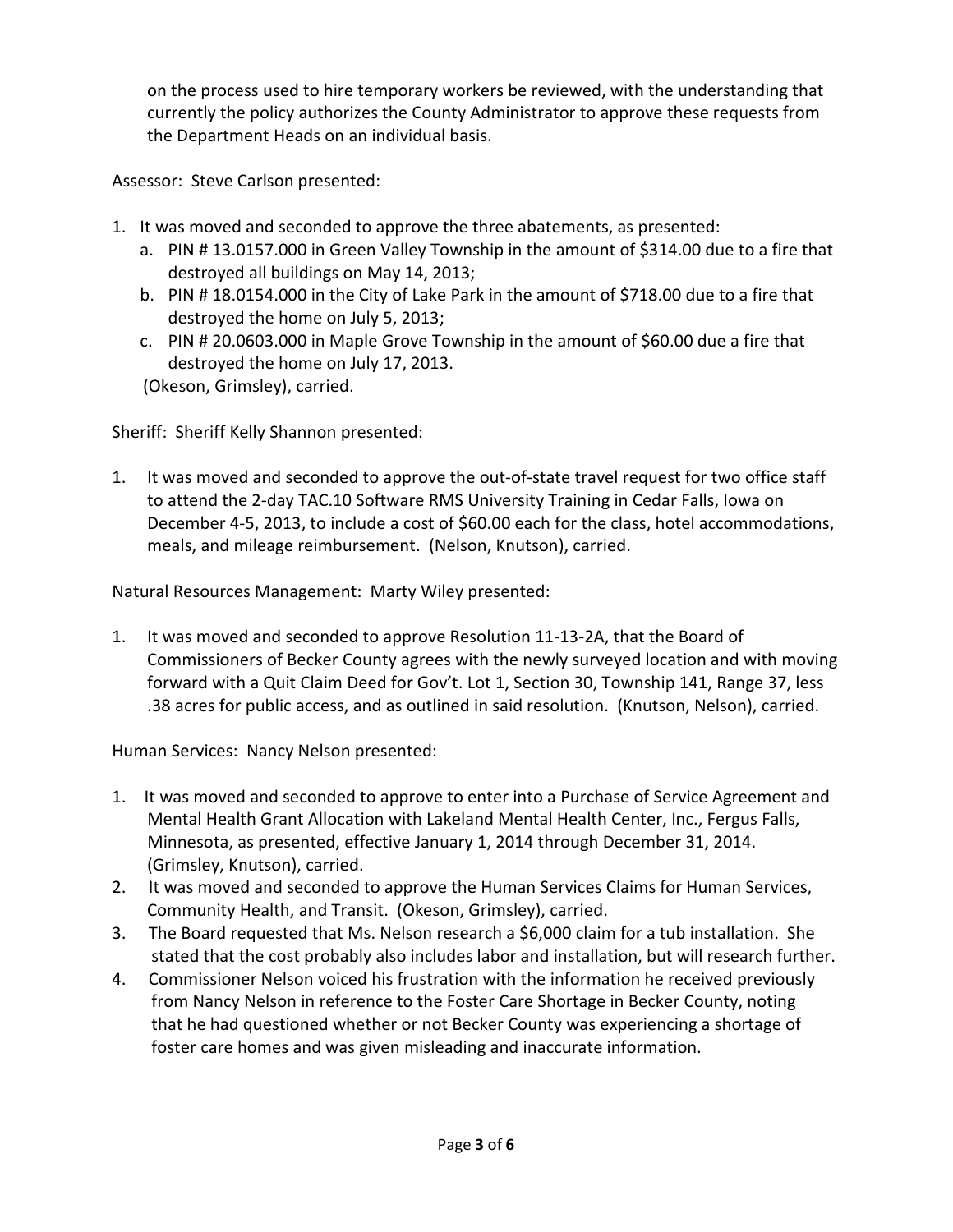Emergency Management: Craig Fontaine presented:

- 1. Craig Fontaine, Emergency Management Manager, presented a Revised Becker County-Wide Emergency Operations Plan (EOP), dated October 24, 2013, noting that this is a living document. He commented on changes he has made to the document and is requesting approval of the document, including the MN Walk Revisions. Once the document has been signed off on, it will be submitted to Mary Hilbrand, Regional Program Coordinator for Homeland Security and Emergency Management (HSEM) for final review.
- 2. It was noted that the Finance Committee recommended to accept the 2013 EMPG Agreement and reviewed the 2013 budget and discussed some changes to ensure the entire grant is utilized.
- 3. It was moved and seconded to accept the Emergency Management Performance Grant: A-EMPG-2013-BECKERCO-00189 and to authorize the Board Chair to sign said agreement. (Grimsley, Okeson), carried.
- 4. Discussion followed in reference to the EOP, along with the MN Walk Revisions, which are required to be included in the EOP. It was recommended to postpone approving the EOP, as submitted, until a meeting is held to review the revised document, to include Jack Ingstad, Ryan Tangen, Craig Fontaine, and Guy Fischer**.**
- 5. It was moved and seconded to approve the MN Walk Revisions to the EOP, as submitted. (Knutson, Okeson), carried.
- 6. Mr. Ingstad also recommended that Mary Hilbrand be invited to meet with the Board for a 10 minute work session on the EOP.
- 7. It was also recommended that the radios be ordered as soon as possible to be funded in 2013 under the grant.

Highway: Jim Olson presented:

- 1. It was moved and seconded to approve the request to convert one (1) current Part-Time Highway Secretary/Receptionist position to full-time, as presented. (Nelson, Okeson). Discussion continued and the motion was amended to include the addition of Resolution 11-13-2E, outlining the position request, and with the requested change to the resolution. Motion carried.
- 2. It was moved and seconded to approve Resolution 11-13-1C, to hire one (1) Part-Time Secretary/Receptionist for the Highway and the NRM/Parks and Recreation Department, due to a resignation, with a reduction in hours from 28 to 24 hours per week as recommended by the Finance Committee. (Okeson, Nelson), carried.

Planning and Zoning: Patty Swenson presented:

1. It was moved and seconded to concur with the Planning Commission (November 19, 2013), to approve the request as submitted by Matthew and Christin Mohr, for a Conditional Use Permit (CUP) for a gunsmithing shop located in the basement of the existing home, in an Agricultural zone, located at 15019 320<sup>th</sup> Avenue in Burlington Township, as the request is not detrimental to the surrounding area. (Knutson, Nelson), carried.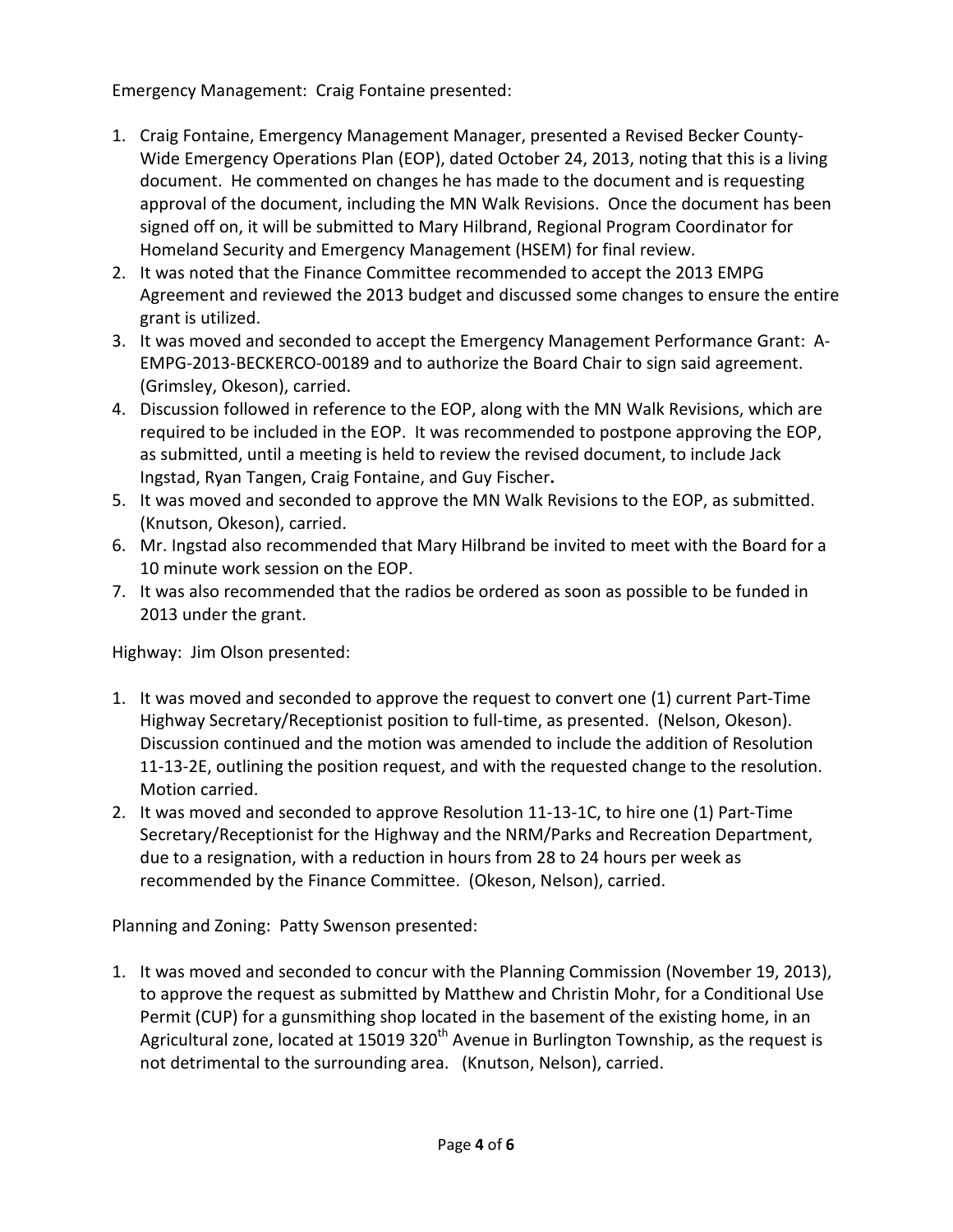- 2. It was moved and seconded to concur with the Planning Commission (November 19, 2013), to approve the request as submitted by Doug LeSage with Prairie Lakes Properties, to amend the existing Conditional Use Permit, Document #458776, to include forty (40) RV sites in a Commercial zone known as Smoky Hills Wilderness Park, LLC, with the location at 53014 State Highway 34 in Carsonville Township, as the request meets the criteria of the Ordinance. (Okeson, Knutson), carried.
- 3. It was moved and seconded to concur with the Planning Commission (November 19, 2013), to approve the request submitted by Randy and Alisa Wold, for a Conditional Use Permit for a taxidermy business in an Agricultural zone and a sign for advertising on the property located at 26259 County Road 140 in Detroit Township, as the request is not detrimental to the surrounding area. (Knutson, Okeson), carried.
- 4. It was moved and seconded to concur with the Planning Commission (November 19, 2013), to approve the request submitted by Daniel Finn with DKF Investments, LLC, to amend an existing Conditional Use Permit, Document #534781, to relocate Lot #5, within a CIC, due to groundwater issues, with the project located at Utopia Bay Lane in Round Lake Township, as the request meets the criteria of the Ordinance. (Knutson, Nelson), carried.
- 5. The request as submitted by Central Specialties, Inc., on behalf of Dean and Janice Haverkamp, for a Conditional Use Permit to allow aggregate extraction/mining and processing, located at Field North of 19172 230<sup>th</sup> Avenue in Audubon Township, was tabled to allow the applicants to come back to the Board with clarified information regarding total length of the CUP requested, hours of operation, and road/access information.
- 6. The next informational meeting is scheduled for Thursday, December 12, 2013 at 8:00 a.m. in the Third Floor meeting room of the Courthouse.

Environmental Services: Steve Skoog presented:

- 1. It was moved and seconded to approve Resolution 11-13-2B, to approve the changes to the annual Solid Waste Assessment and Transfer Station Tipping Fees, as outlined on Attachment A, "2014 Solid Waste Assessment Rates" and Attachment B, "Becker County Transfer Station Tipping Fees". (Knutson, Okeson), carried.
- 2. It was moved and seconded to approve the payments of 2013 SCORE funding to Becker County Townships and Cities for participation in the Becker County Recycling Program, as presented. (Knutson, Grimsley), carried.
- 3. Mr. Skoog noted that the Environmental Affairs Committee has reviewed the Solid Waste Report and that he has provided the Commissioners and Mr. Ingstad each with a copy for their review.
- 4. It was moved and seconded to approve the budget allocation for all four (4) position requests for Environmental Services, as presented, with no approval at this time for the actual hiring of these positions. (Knutson, Okeson), carried.

2014 Budget Discussion: County Administrator, Jack Ingstad, and Auditor-Treasurer, Ryan Tangen, presented:

It was noted that the 2014 Proposed Budget was discussed at the regular Board meeting on November  $12^{th}$ , with the Budget Hearing scheduled for December  $5^{th}$  and the adoption of the final budget for 2014 scheduled for the regular Board meeting of December 17, 2013.